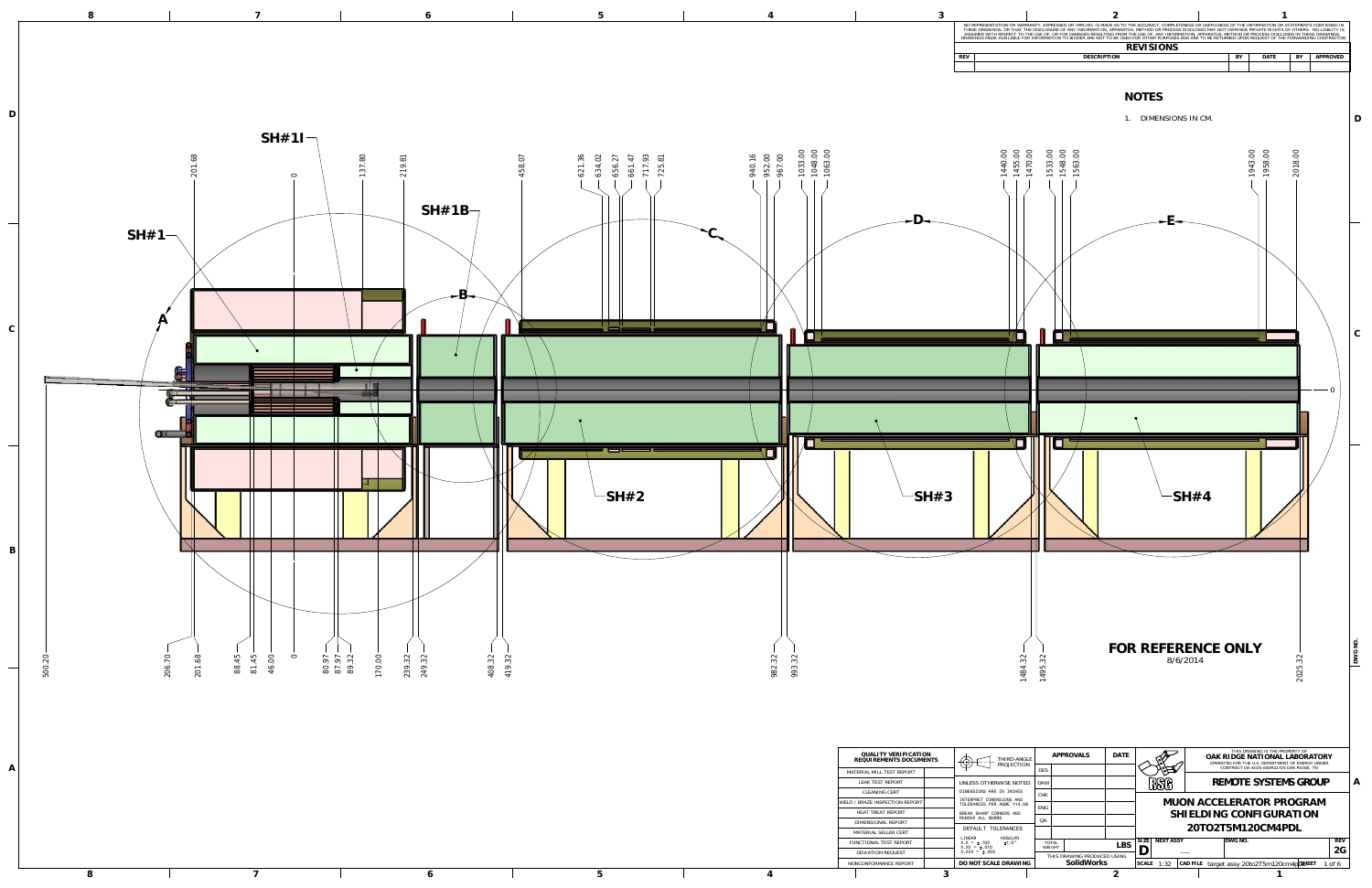

|  |  |  | SIZE NEXT ASSY | <b>DWG N.</b><br>REV     |
|--|--|--|----------------|--------------------------|
|  |  |  | ----           | 2G                       |
|  |  |  | $1000$ CH      | $2$ of 6<br><b>SHEET</b> |
|  |  |  |                |                          |

**8**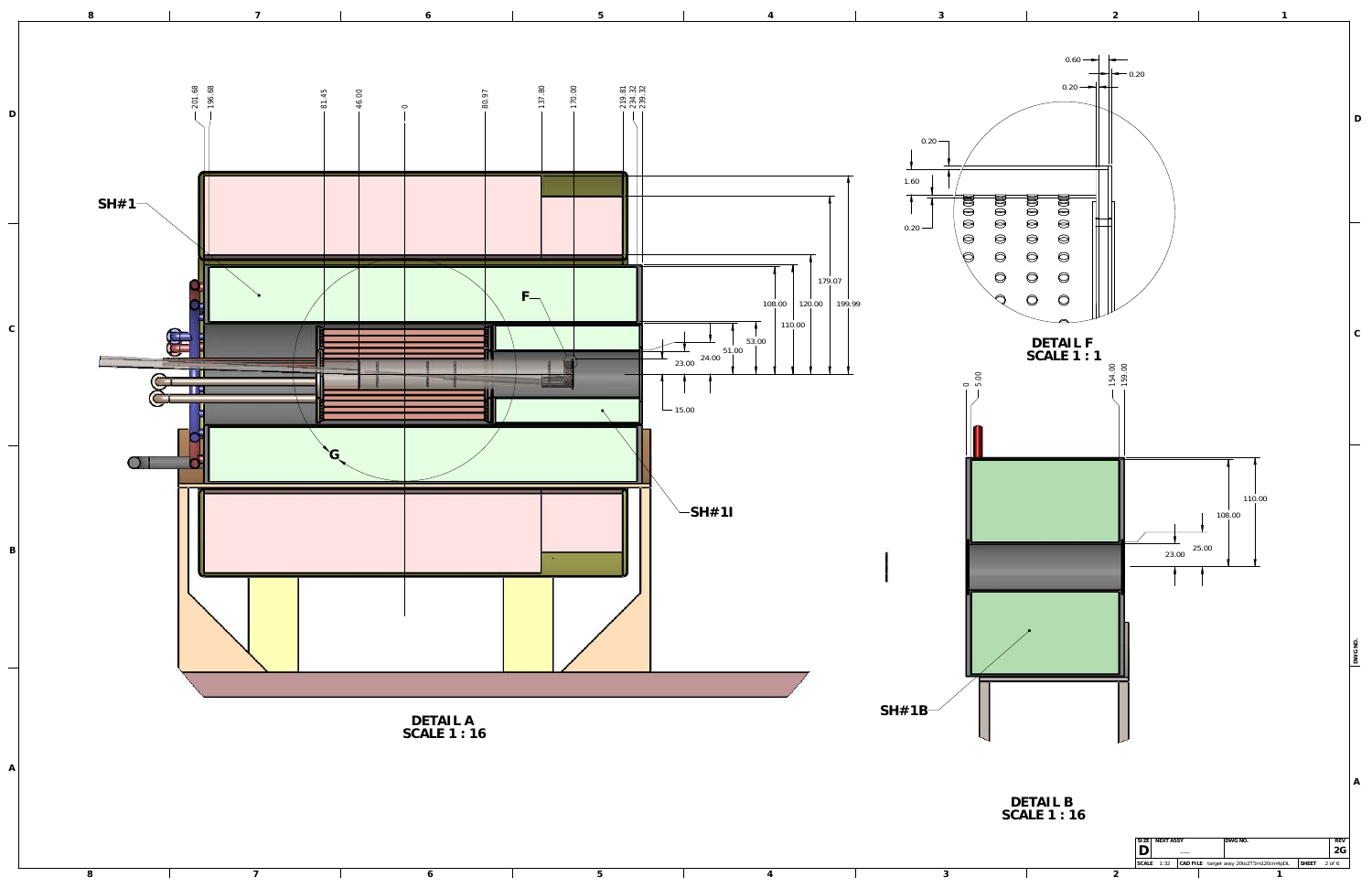

| 198.20<br>203.40<br>163.29<br>175.95 | 259.86<br>267.74 | 508.93<br>519.25<br>482.09<br>493.93 |                         |
|--------------------------------------|------------------|--------------------------------------|-------------------------|
|                                      |                  |                                      | $\overline{2}$<br>23.00 |
| ————                                 |                  |                                      |                         |
|                                      |                  |                                      |                         |

**DWG NO.**

**A**



## **SCALE 1 : 16 DETAIL C**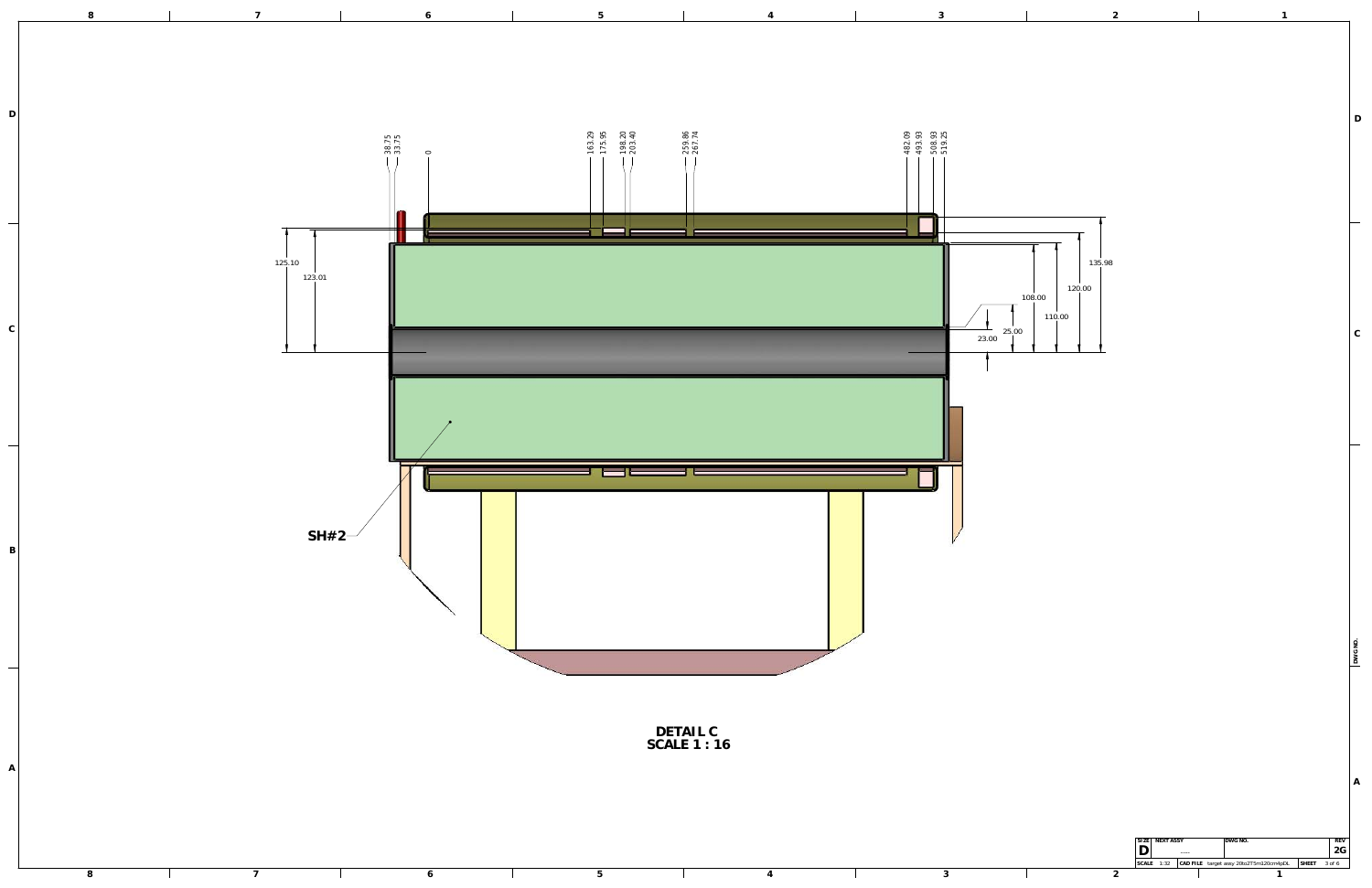| <b>SIZE</b> | <b>NEXT ASSY</b> |  |                                        | IDWG NO.     |        | <b>REV</b> |
|-------------|------------------|--|----------------------------------------|--------------|--------|------------|
|             |                  |  |                                        |              |        |            |
|             | $SCALE$ 1:32     |  | CAD FILE target assy 20to2T5m120cm4pDL | <b>SHEET</b> | 4 of 6 |            |
|             |                  |  |                                        |              |        |            |

**A**



**D**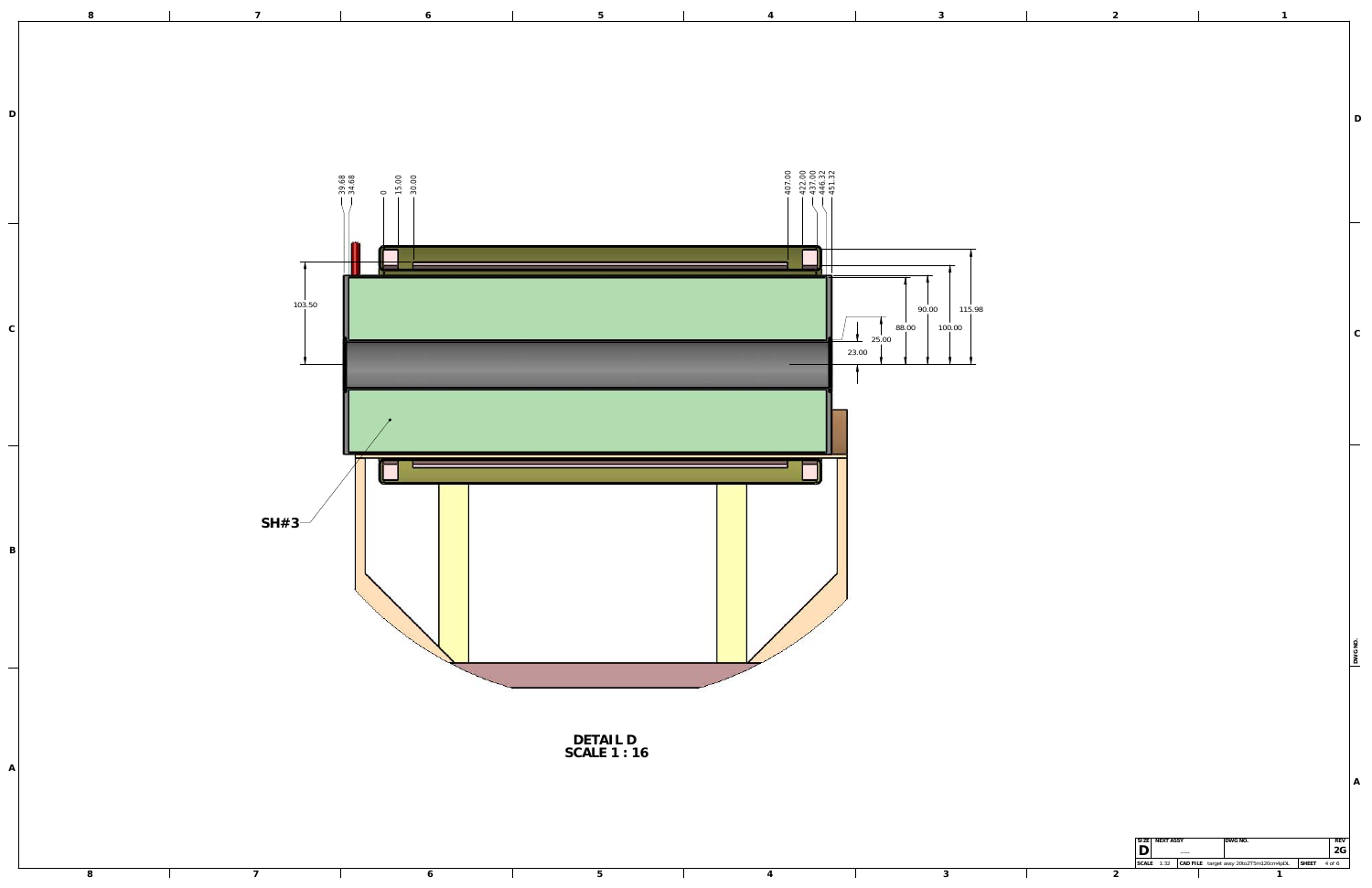